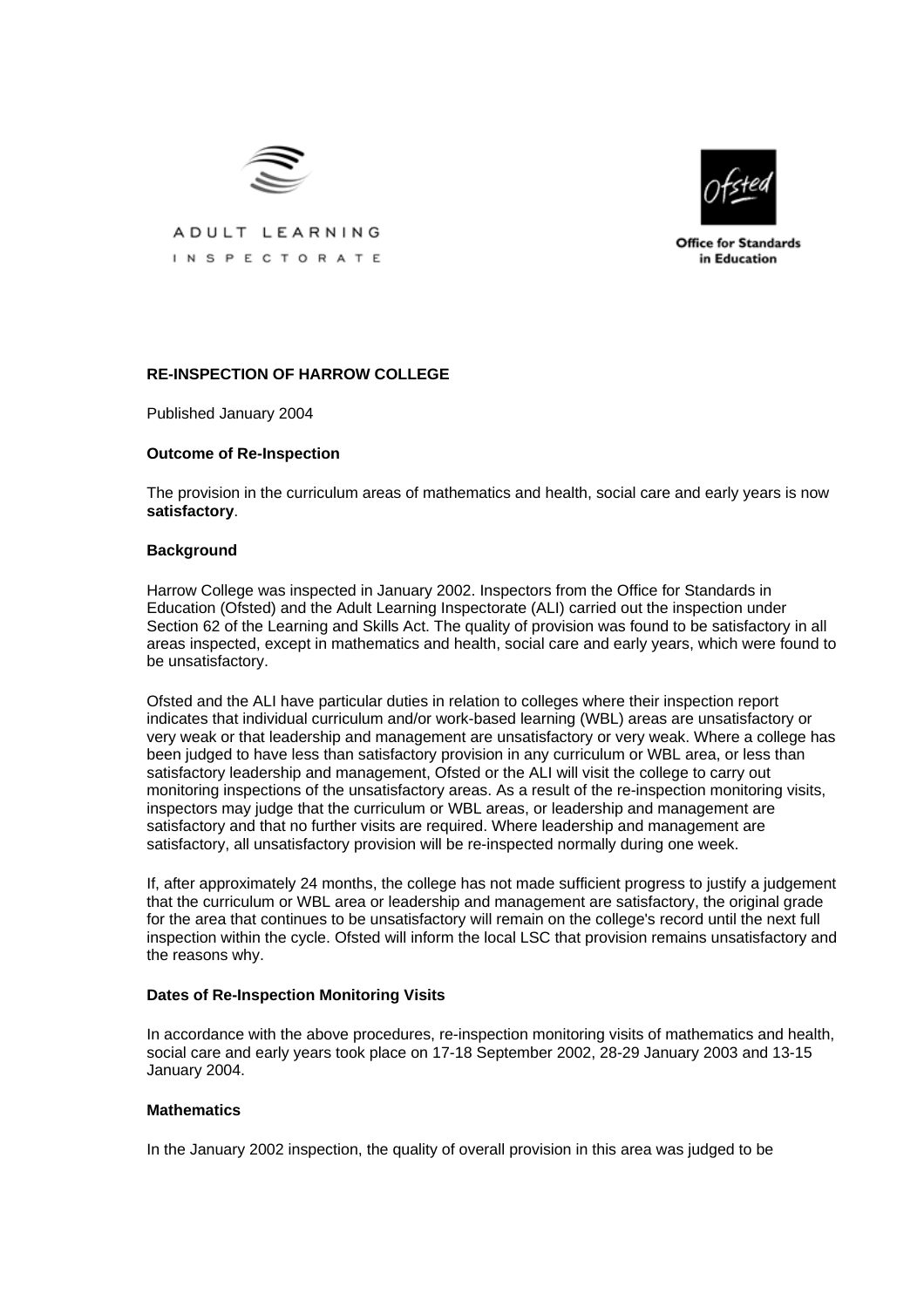unsatisfactory. The following strengths and weaknesses were identified in the inspection report:

# **Strengths**

- good individual and additional support to students
- good recognition of the language problems of some students.

## **Weaknesses**

- unsatisfactory pass rates in GCE A-level mathematics
- low levels of attainment in many mathematics lessons
- inadequate planning and teaching of lessons
- unsatisfactory course management.

Following the monitoring inspections, inspectors judged that progress had been made in addressing the above weaknesses and that overall provision in this area was now **satisfactory.** 

There has been an improvement in the pass rates for A-level mathematics since the last inspection. The pass rate has risen to national average level, while retention has increased. In A-level further mathematics, taken by a small number of students, both retention and pass rates were high in 2003. Students' attainment is good. Through appropriate coursework, students are developing mathematical skills and concepts appropriate to their level of study. To address concerns over the attainment of those students with less than a grade D at GCSE, some students are now taking free standing mathematics units at level 1. New teaching approaches have been introduced successfully to improve attainment in A-level mathematics.

Good progress has been made to improve teaching. Teachers are enthusiastic about their subject and the best lessons involve all the students in discussion of theory and problem- solving. Students speak positively of the high standard of teaching and support. Course management has improved across the two main college sites. Staff share schemes of work and pool their ideas on how best to teach specific topics. Effective staff development has had a positive impact on the quality of teaching.

Some weaknesses remain, however. Schemes of work are incomplete and there is little reference in most of them to the use of ILT, since there is insufficient direct access to ILT facilities for the teaching of mathematics. Achievement for GCSE mathematics is below the national average and there has been no improvement in pass rates over the last three years, although the retention rate has been maintained at a consistently high level.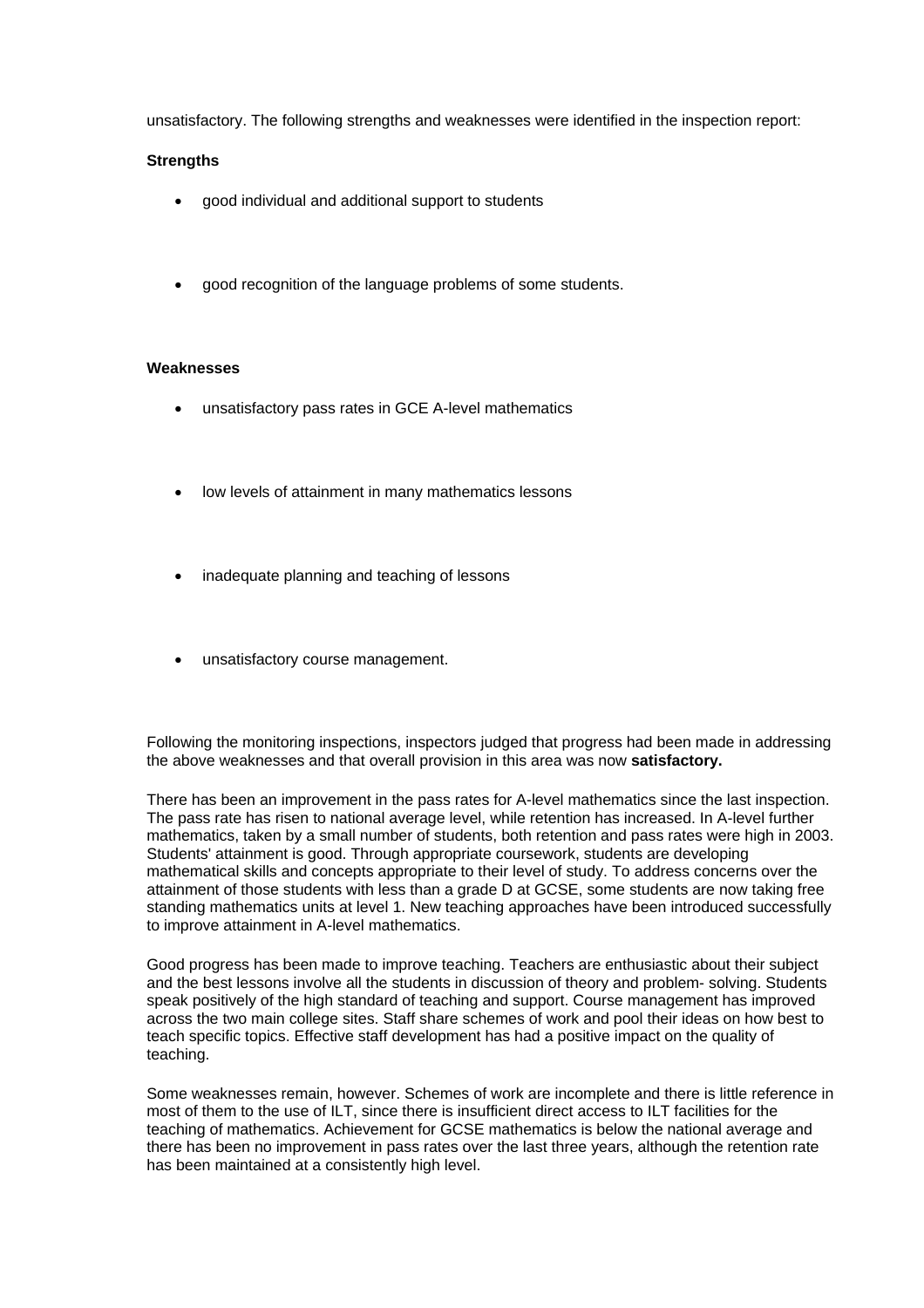Although leadership and management have improved since the last inspection, self-assessment is still not rigorous enough and actions to support weaknesses are too vague. There is little analysis, for example, of why GCSE students in some groups have higher pass rates than others.

### **Health, social care and early years**

In the January 2002 inspection, the quality of overall provision in this area was judged to be unsatisfactory. The following strengths and weaknesses were identified in the inspection report:

# **Strengths**

- high pass rates on NVQ level 2 early years courses
- thorough assessment and progress reviews
- effective tutorial support.

## **Weaknesses**

- low pass rates on many courses
- very low rates of completion of modern apprenticeship frameworks
- much unsatisfactory teaching
- high staff turnover which has disrupted students' learning
- insufficient work experience for full-time students aged 16 to 18
- unsatisfactory leadership and management.

Following the monitoring inspections, inspectors judged that progress had been made in addressing the above weaknesses and that overall provision in this area was now **satisfactory.**

Pass rates on all courses have improved since the last inspection. Pass rates for NVQ in care at